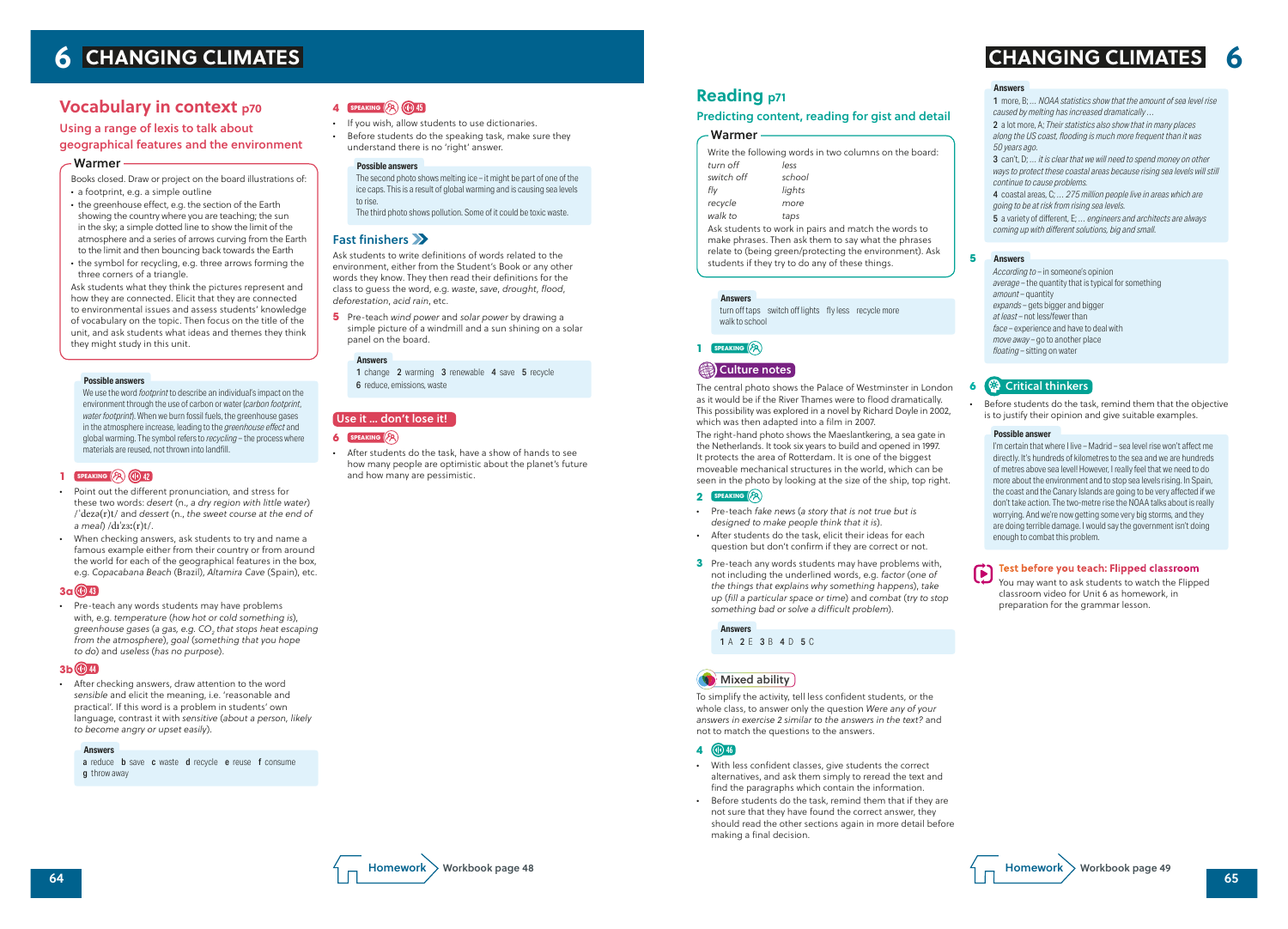about the two forms, draw a page from a diary on the board and label it 'present continuous*'* and a sticky note and label it '*be going to*'.

#### **3b SPEAKING**

*•* After students do the task, ask them to share any plans and intentions they had which were similar with the class and see if any other pairs also had similar sentences.

## $\div$  Extra activity

Write these problems on the board:

- *1 I can't decide what to do after school today.*
- *2 I don't know what to buy my friend for his birthday.*
- *3 I don't know what to wear to the party tonight.*

*4 I'm tired of being a teacher but I don't know what job to do.* Ask students to call out ideas for how to solve each problem using *I know! I'll …*, e.g. *1 I know! I'll read a book.*; *I know! I'll play football with my friends.*; etc.

- **4a** Point out that the sentences are based on sentences from the reading on page 71.
- *•* When checking answers, ask: *Which four expressions have a similar percentage of certainty?* (*perhaps … will*, *it's possible that … will*, *may*, *might*); *Which word makes* will *or*  won't *really strong?* (*definitely*); *Which word makes* will *or*  won't *less strong?* (*probably*).

- **5** In sentence transformation activities, students are given a sentence and must complete a second sentence so that it means the same as the original sentence. In some exercises, students must also use a word they are given. In this case, they cannot change the form of this word. Generally, students can only use between two and five words, including the word given.
- *•* Before writing their sentence, tell students to read the original sentence carefully. They should think about the meaning of the sentence, the type of structure(s) used, the tense(s) used, etc. If students are given a word, they should think about its meaning. They should also think about the grammatical function of the word and whether it always or usually goes with another word or tense.

**••** Exam tip To answer the question in the Exam tip box, when they finish, students should check that they have not changed the meaning of the original sentence, have not changed the form of the word they are given and have not used more than the maximum number of words permitted.

2 100% certain 3 50% certain 4 50% certain 5 50% certain 6 50% certain 7 70–80% certain 8 100% certain

#### **Possible answers**

*Definitely* and *probably* come just after *will* but just before *won't*.

#### **Answer 4b**

#### **Answers**

2 will definitely reuse 3 summers might not be 4 will probably be 5 will probably want to 6 's possible that it will

# **Grammar in context 1 p72**

**3a** If you feel your students need more support, suggest they think about what is in the diary app on their phone and what is in their 'to-do' list. If students are still unsure

### Using *will*, *be going to* and present continuous for future; using *will*, *may* and *might*

Ask students to choose some of the words from Vocabulary in context, exercises 3a and 4 (page 70) and some of the underlined words from the Reading text (page 71) and write a gapped sentence for each,<br>e.g. We need to stop burning immediately or e.g. We need to stop burning *the environment won't recover*. (fossil fuels), *How much homework do I get? I think the hour each day*. (average), etc. They then read out their sentences for their partner to guess the word that fits the gap.

- 2 There may be sharks near the UK coast.
- 3 We might not drive cars in the future.
- 4 We definitely won't have terrible droughts.
- 5 It's possible they will clean all the plastic from our seas.
- 6 We will definitely stop using fossil fuels.

#### Warmer

- **1a**If you didn't set the Flipped classroom video for homework, watch the video in class before working through the activities.
- *•* Point out that the sentences are based on sentences from the reading text on page 71.
- **1b** Remind students of the popular spoken form of *going to*: *gonna*. They hear this form in films, on TV and in songs but they should not use it in written English.

**Answers**

2 b 3 a 4 e 5 c 6 d

Explain to students that the key difference between *will* and *be going to* is that if you make a decision at the moment you speak, you use *will*, e.g. *Do you want to go to the cinema tonight? Sure. I'll see you there at 8 pm.* The negative form of *will* is *won't* (*will not*). It is used to make predictions about things we don't expect to happen in the future, e.g. *I won't see Sarah at the party.*



In normal everyday speech, *will* is rarely used; the contraction *'ll* is much more common. Encourage students to use the contracted form rather than the full form unless they are speaking in more formal situations. If they use the full form, remind them not to stress it unless they have a very strong intention to do something. *'ll* is pronounced with a dark /l/ sound, i.e. it sounds like *ull* in *full* rather than the *l* in *light*.

- **2** Before students do the task, ask them: *What happens to the verb* be *in the structure* be going to*?* and elicit that they will need to use *am*, *are* or *is* according to the subject.
- *•* After checking answers, remind students that it is the content words that are usually stressed. Ask students to look at the sentences and underline the stressed words, e.g. *Experts believe that temperatures will continue rising.* They then practise saying the sentences using the correct sentence stress.

#### **Answers**

2's going to be, 4  $3$  'll help, 1  $4$  's going to die, 4  $5$  's going to study,  $5 \cdot 6$  'll be,  $2 \cdot 7$  will have,  $3 \cdot 8$  'm revising,  $6 \cdot$ 

#### Language notes



#### **4 SPEAKING**

*•* Before students do the task, write the various meanings of *get* from exercise 1 on the board, i.e. *arrive*, *bring*, *become*, etc. Students copy these down and, while they listen, they tick off the uses they hear in each dialogue.

### $\left\vert \mathbf{+}\right\vert$  Extra activity

Students write a story using *get* as many times as possible. With less confident classes, you could brainstorm collocations with *get* and write them on the board for students to use in their stories, e.g. *get dressed*, *get ill*, *get bored*, *get on*, *get over*, *get under*, *get a shock*, etc.

# **Developing vocabulary p73**

### Using different uses of *get*

Books closed. Write or project the following sentences on the board: They hoped to **tickets** for the concert before they sold out. Jo, can you *\_\_\_\_\_\_\_* me that dictionary from the cupboard? I have a Saturday job, but I only **E**6 an hour. We usually **Latter Up at seven o'clock on school days.** Ask students to think which word can complete all four sentences. Tell them to put their hands up when they have worked it out, not call out the solution. Elicit the answer (*get*), and explain that there are many different uses of *get* and that students are going to look at some of these in more detail.

#### Warmer

**1** Pre-teach *conference* (*a large meeting, often lasting a few days, where people interested in a subject come together to talk about it*).

#### **Answers**

1 a 2 c 3 b 4 g 5 f 6 d 7 e

#### **Possible answers 6**

The verb *get* has many different meanings in English. It is also part of many phrasal verbs. When we use *get* with a direct object (a noun or pronoun), it often means *receive*, *obtain*, *bring*, *catch*, *give* or something similar, e.g. *I got your email yesterday.*, *Last week she got a book about pollution.*, *Can you get me that pen that's on the desk?* When we use *get* before an adjective, it often means *become*, e.g. *Summers are getting very hot.* These uses of *get* are generally more informal than the alternatives.

*Get* often means *travel*, and when we use it before a word like *up*, *out*, *to* or *away*, it usually refers to a movement of some kind, e.g. *Are you going to get away this summer?*

**2a**With less confident classes, write the structure:

 *is/are getting* adjective + *-er* (*than*) *less* adjective (*than*)

 on the board. Ask students: *Which adjectives in B have a change in spelling?* Elicit that in *hot* and *wet* we double the final *t*, i.e. *hotter* and *wetter*; and that in *dirty* and *sunny* the ending is *-ier*, i.e. *dirtier* and *sunnier*. Ask: *Which adjective in B uses* less*?* Elicit *extreme*.

#### **2b SPEAKING** ( $^{68}$ )

*•* When students share their ideas, encourage turn-taking, and make sure they listen to each other and agree or disagree using suitable phrases.

#### Language notes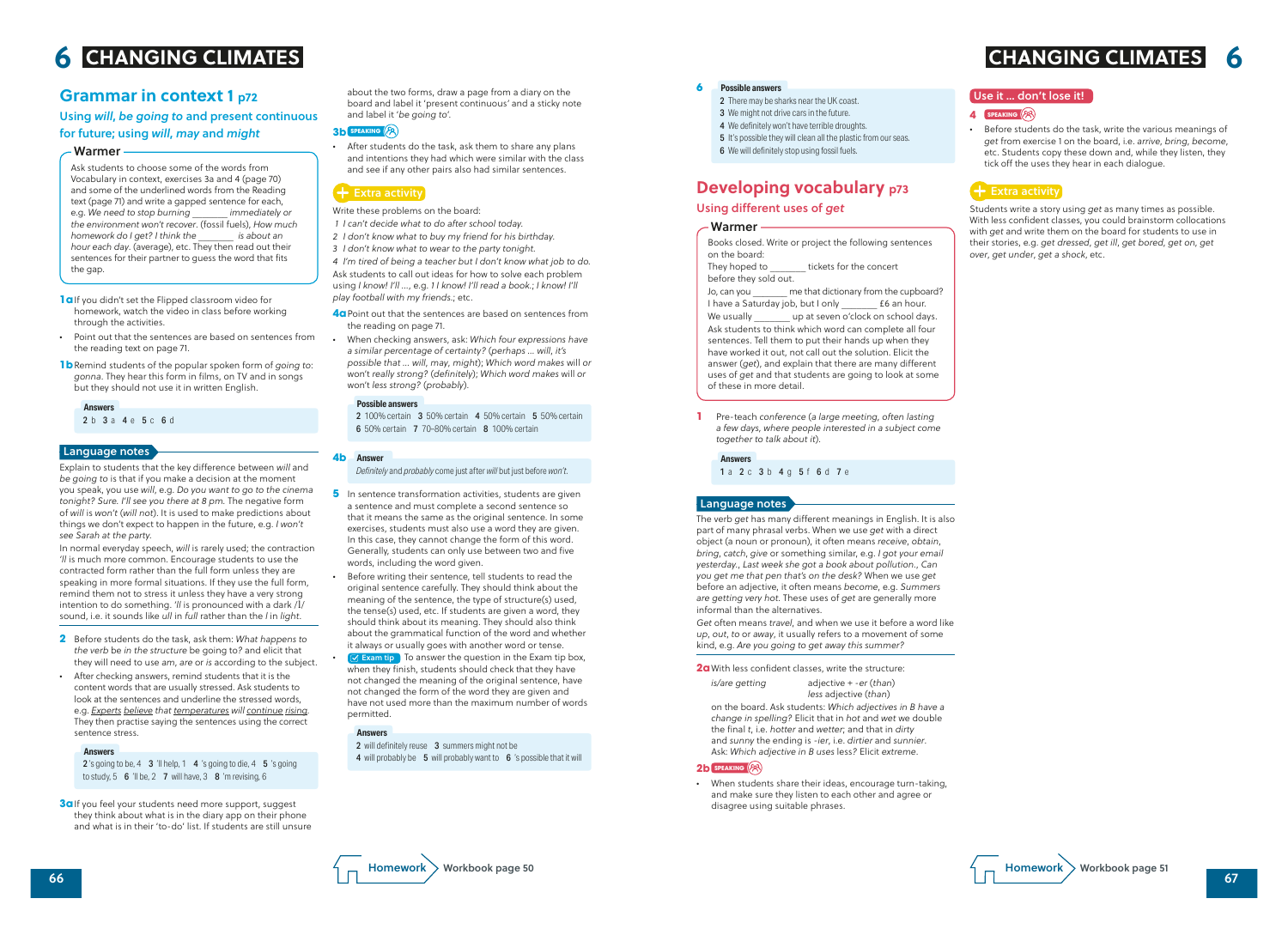# **GREAT LEARNERS GREAT THINKERS**  $\big)$  <sub>p74</sub>

# **GREAT THINKERS**

- **4** The *Think-Question-Explore* thinking routine encourages students to *think* about what they already know about an area; think of related *questions* they would like the answers to; and consider how they can *explore* the area further, answer those questions and learn more. (Note that this routine may be referred to elsewhere as *Think-Puzzle-Explore.*)
- *•* Students work individually at first and can then share their ideas in small groups or as a class.
- *•* Students may include common misconceptions, but these are still a valuable contribution to the *think* stage as they can later be reconsidered.
- *•* This routine can be used in later lessons to introduce new topics. Before starting work on a new unit, reading text, listening section, etc., consider asking students to think about what they already know about an area and what questions they would like the answers to. At the end of the lesson/unit, they can then see which of their questions have been answered and discuss how they could find the answers to the questions which haven't.

Remind students that it may be best to take 'baby steps', i.e. be realistic about the changes they can make. Suggest they choose just one idea which they will try over the next week. They can then feed back to the class and, if they've been successful, try making additional small changes.

#### **5 SEL**

*•* Discuss as a class to what extent the text confirms what students already knew, what new information it includes and if students included any common misconceptions in their notes in exercise 4. Most importantly, discuss which questions remain unanswered and how students might learn more about the area.

#### **6 SPEAKING** ( $^{5}$

*•* Students work in pairs before feeding back to the class. Elicit that it is extremely hard to make your life plastic-free but that small changes are better than nothing.

# **GREAT LEARNE**

Fruit: melon, peach, strawberry, pineapple, grape; Vegetables: carrot, broccoli, spinach, cabbage; Grey area: tomato, pepper, cucumber (These are usually classified botanically as fruits but by chefs as vegetables.)

#### **1 SPEAKING**

# **LEARNER PROFILE**

- *•* Ask students to read the statement and the question in the Learner profile on page 143, and then grade themselves from 1 to 5. Explain that here 1 means 'I don't often think globally or act locally' and 5 means 'I always think globally and act locally'.
- *•* If appropriate for your class, get students to share their grades with a partner or small group and, if they wish, to give their reasons. Encourage students to share suggestions for thinking globally and acting locally more. Alternatively, ask students individually to think of ways to think globally and act locally more.

3 You just need your usual running equipment, some gloves and a bag to put the rubbish in.

### Thinking about the impact of plastic on the environment

5 Some people think plogging doesn't make that much of a difference. Other people may not care about throwing litter if they know that ploggers will pick it up.

Draw three columns on the board, *fruit* on the left, *vegetables* on the right and *grey area* in the middle. Tell students to copy the columns into their notebooks and classify the words you give them. Dictate 10–12 items, e.g. *melon*, *carrot*, *peach*, *tomato*, *strawberry*, *broccoli*, *spinach*, *pineapple*, *grape*, *pepper*, *cabbage* and *cucumber*. If useful for your class, adapt the wordlist to cover any typical fruit and vegetables grown where students live which they may not know in English.

> **1a** Point out that the sentences are from the listening in the previous section.

#### Warmer

1 present simple, present simple 2 no 3 after the first half of the sentence when the sentence starts with *if*

#### **Answers**

*•* Extend the discussion by asking: *Do you know anyone who grows their own fruit and vegetables? What do they grow? Where? Have you ever tried any of the things they grow?*

#### **2 VIDEO**

*•* After checking answers, ask students if they can remember the term used in the video for the area where fruit and vegetables are grown to be sold. Elicit/Teach *market garden*.

**1b** Before students do the task, remind them that they can write both *yes*/*no* questions and *wh-* questions with *Who*, *What*, *Why*, *When*, *Where*, *How*, etc.

The south of Spain is very hot and dry. However, cheap fruit and vegetables are grown for Europe in plastic greenhouses.

#### **Answer**

#### **3 VIDEO**

*•* If your class is less confident, project the text on the board and highlight the eight mistakes before students watch the video again to correct them.

#### **Answers**

The video shows the 1 south eastern coast of Spain. It's dry and 2 one of Europe's only deserts. The temperatures can reach 3 50°C 45<sup>o</sup>C. You 4 can't see plants, or vegetation and the Mediterranean Sea from up in the sky. Plastic has become part of the earth in this area. It comes from 5 the greenhouses rubbish that local peoplethrow away. The plastic becomes smaller and smaller and finally goes into the sea. About 7% of 6 the world's Europe's plastic is in the Mediterranean. This plastic only affects fish and sea life 7 and gets into our food and drinking water. The plastic greenhouses in this area 8 only bring us both positive and negative consequences.

### **4 47**

1 'Plogging' combines running and picking up the rubbish you find on your way. The name is a blend of words. It was the idea of Erik Ahlström and started in Stockholm, Sweden.

2 'Trash running' was a similar thing that used to take place in the US.

4 Eighty-one percent of British people are angry about litter in the streets. Each year it costs a billion pounds to clear it up.

#### **Possible answers**



## **Grammar in context 2 p76**

Using the zero conditional; using the first conditional

Write the following sentence beginnings on the board: *If I'm hungry, …*

*If I'm tired, …*

Ask students to suggest ways to complete them so they are true for them. Assess whether what students say is something that happens to them or something they do, e.g. *If I'm hungry, I get hangry.* (something that happens to them); *If I'm tired, I go to bed early.* (something they do). Then circle the *If* at the start of each sentence, and elicit what type of sentence this word introduces (a conditional).

#### Warmer

things that are generally true

#### **Answer**

The zero conditional is often used to talk about scientific facts and general truths. *When* can often be used instead of *if* without changing the meaning.

#### **Answers 1b**



#### Language notes

# **Listening p76**

#### Listening for gist and detail

Books closed. Write on the board: *chillax*, *hangry*, *froyo*, *plogging*, *screenager* and *snaccident*. Elicit what the words have in common (they are blends), and remind students that they learnt about blends in the Reading in Unit 3. Point out that one of the blends is new and ask students which it is. Explain that they will learn more about this blend in the listening. Put students into pairs to try and remember what two words are combined in each of the other blends.

#### Warmer

*plogging* is new

*chillax* = chill out + relax *hangry* = hungry + angry *froyo* = frozen yoghurt *screenager* = screen + teenager *snaccident* = snack + accident

#### **Answers**

#### **1a SPEAKING**

I can see two people in sports clothes picking up litter. There's a man in the background riding a bike.

#### **Possible answer**

#### **2 47**

*•* If possible, use a map to check that students are clear about where *Sweden* is, and elicit the nationality *Swedish*.

## **3 47**

1 True – *It's a blend of the words 'plocka upp', which is Swedish for 'pick up', and 'jogging'.*

2 False – *… it was the idea of a Swedish man called Erik Ahlström. He started a community of ploggers in Stockholm.*

3 False – Carol says *I began because I wanted to get fit.*

4 False – *Each year it costs (local authorities) a billion pounds to clear up litter in the UK!*

5 True – *With 'plogging' … you bend down, stretch, get up again and then carry the rubbish. And we all know that you use up more calories if you move more.*

6 True – *… just picking up a bag or two of rubbish doesn't really make a big difference to the environment. … people will drop MORE litter in the street if they know that people like you will pick it up.*

7 False – Carol says *perhaps it is a small step but it can make a real difference. And it will make a massive difference if lots of people do it.* 8 True – Carol says *when you finish running, you feel good because* 

*you feel healthier. But ploggers feel even better because they know they're also doing something good for their neighbourhood and for the planet.*

#### **Answers**

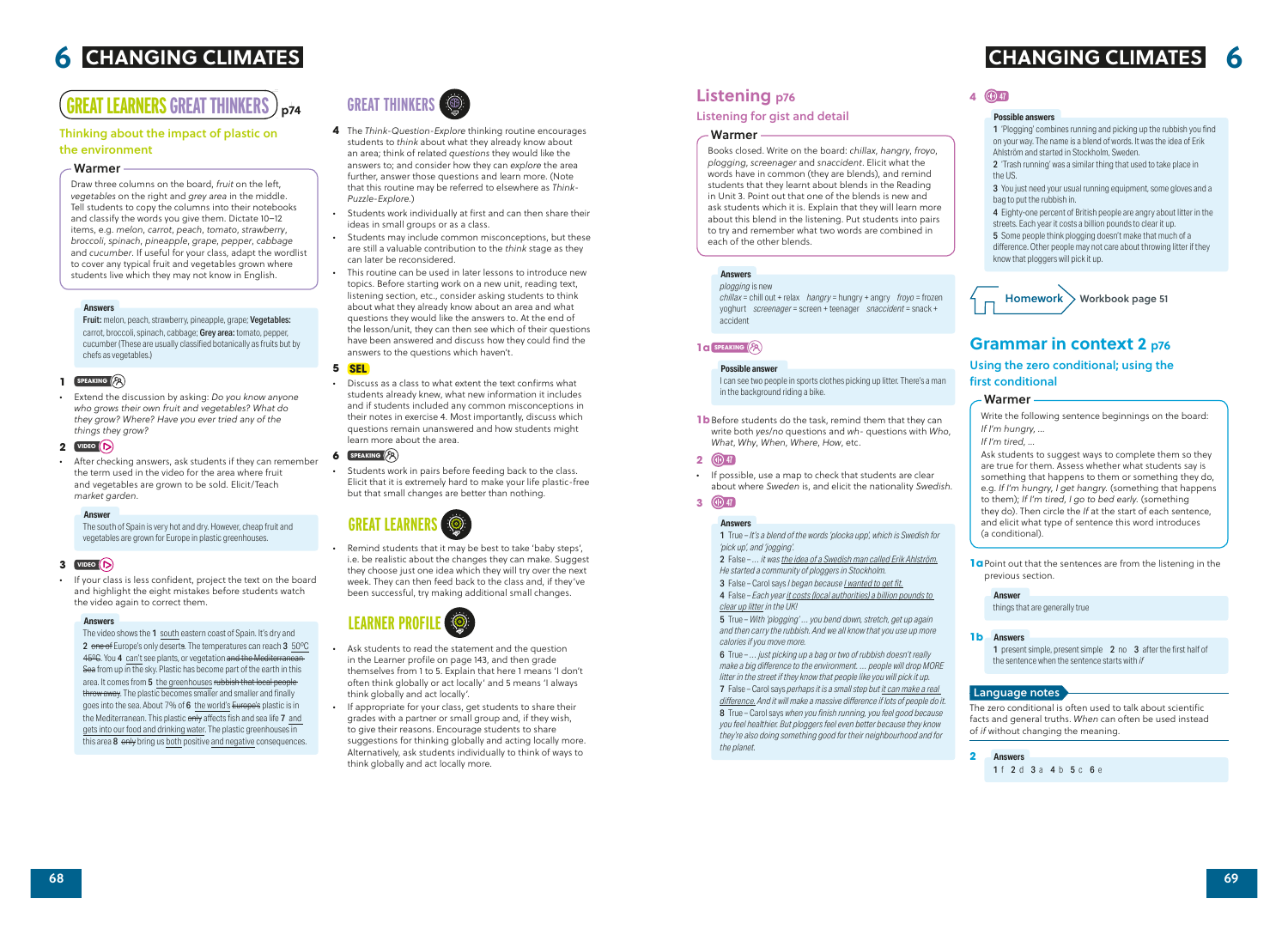

Introduce the idea of Murphy's law: the opposite of what you want or expect is what usually happens.

Ask students to complete the following sentences using the first conditional and thinking about the concept of Murphy's law:

- 1 If I don't take an umbrella, …
- 2 If I don't wear a warm coat, …
- 3 If I study hard for a test, …

#### **Possible answers**

- 1 it will rain.
- 2 it will be really cold.
- 3 the teacher will forget about it and we'll watch a video instead!

#### Use it … don't lose it!

#### **7 SPEAKING**

- *•* Before students do the task, make sure they understand that the second part of sentence 1 becomes the first part of sentence 2, then the second part of sentence 2 becomes the first part of sentence 3, etc.
- *•* Check students have understood the task fully by asking: *When are you going to stop?* (ideally never, the idea is they should keep linking sentences until you stop them); *When should you start again?* (if they get completely stuck and can't think of a way to continue).

**3a** With less confident classes, have students complete the sentences in pairs. Then work in different pairs for exercise 3b.

1 melt, will be 2 is, will want 3 will sail, want 4 sail, will be 5 will melt, is 6 melts, will change 7 will become, changes

#### **Possible answers**

2 you get sick 3 your vocabulary improves 4 something bad happens  $\overline{5}$  you practise a lot  $\overline{6}$  you pay attention in class

- **6** Before students do the task, write the following contractions on the board: *'ll*, *'m*, *'re*, *'s* and *'ve*. Elicit the verb in each case (*will*, *am*, *are*, *is*/*has*, *have*), and ask students which contractions they expect to see in the first conditional (*'ll*; possibly *'m*, *'re*, *'s* for *is*).
- *•* Remind students that we usually use contractions after subject pronouns, e.g. *I*, *you*, *she*, etc. We also sometimes use them after nouns and names but only in informal situations.
- **4a** Before students do the task, ask: *What will you do if it rains all weekend?* Elicit suggestions with *If it rains all weekend, …*, e.g. *If it rains all weekend, I'll go to the cinema with my friends.*, and then elicit that this is a first conditional.
- Point out that the sentences are from the listening in the previous section.

possible

#### **Answer**

When we use the first conditional, we're talking about a particular situation in the future and the result of this situation. There is a real possibility that this conditional will happen.

- **5** Pre-teach *drastically* (*having a very big effect*).
- *•* Follow up by asking: *Have you ever been on a cruise? Where did you go? Did you enjoy it? Why/Why not? Would you like to go on an Arctic cruise? Why/Why not? Are there lots of cruise ships in your country? Do you think they are damaging the environment? Why/Why not? In which areas is it getting to be a problem?*

#### **Answers 4b**

1 the present simple 2 will or won't

#### **Answers**

#### **Answers**

a happens **b** 'll need **c** want **d** 'll become **e** won't be f continue **g** is **h** will copy **i** produces **j** 'll help k will get I grow

### $+$  Extra activity

#### Language notes

To show enthusiasm speakers vary the pitch substantially.

#### **Answer**

- a good **b** beach **c** 11 o'clock **d** station **e** sandwiches f have lunch on the beach g rains h ring i ring j 11
- 
- **4** After checking answers, suggest a few activities to different students in the class and ask them to accept or reject them using a phrase from the Speaking bank.

Intonation can be described as the movements or variations in pitch which affect the level (high/low) and tone (falling/ rising) of our voices. Rising intonation means the pitch of the voice increases; falling intonation means that the pitch decreases. Intonation can be difficult to teach, so here students are simply introduced to the idea of pitch movement to show enthusiasm.

#### **5b SPEAKING**

*•* If your class speaks a language with more limited intonation patterns, tell students that if they don't feel slightly silly doing this activity, then they need to exaggerate it more.

#### **Mixed ability**

To make the activity more challenging, tell the more confident students that they need to practise the dialogue without looking at exercise 3 or the Speaking bank. Give them a few moments to memorise the useful expressions, then tell them to role-play the dialogue using only their answers to the questions in exercise 2. If students have problems, allow them to quickly refer to exercise 3 and the Speaking bank as they work, but encourage them to do as much as possible without referring to the Student's Book.

#### **6 SPEAKING**

*•* With less confident classes, collate ideas from this preparation stage on the board.

#### Practice makes perfect

#### **7b SPEAKING**

- *•* Remind students to show enthusiasm as they saw in exercise 5a.
- *•* After each pair acts out their dialogue for the class, elicit the key details of each arrangement from the rest of the class, e.g. time, place, other people involved, etc.

#### Language notes

# **Developing speaking p78**

#### Making arrangements

Books closed. Draw or project a simple page from your 'diary' on the board with three (invented) appointments, e.g.

#### Saturday 13th Feb

9:00 Shopping with Jon Supersave, shopping centre 11:15 Meet Cathy Café Fiorentina, High Street

13:30 Family lunch Mum and Dad's house

Elicit a sentence from the class for each appointment, e.g. *At nine o'clock you're doing the shopping with Jon at Supersave in the shopping centre.*; *At quarter past eleven, you're meeting Cathy for coffee at Caffè Fiorentina in the High Street.*; *At half past one, you're having a family lunch at your mum and dad's house.* Point to the diary and ask students: *What are these?* to elicit 'arrangements' and ask them which tense they were using (the present continuous).

#### **1 SPEAKING**

#### Warmer

*•* Follow up by asking: *Which of the activities in the photos can you do where you live? How far do you have to travel to do them?*

#### **2 48**

#### **Answers**

- 1 to the beach
- 2 They're going to meet at 11 o'clock at the station.
- 3 They're going to take some sandwiches.
- 4 Speak on the phone and do something else.

### **3 48**

*•* After checking answers, highlight *be up to* in Jamie's first question (*Are you up to anything …?*), and elicit the meaning of this (*doing*). Point out that the end of the question can be changed for any logical time expression and elicit examples, e.g. *this afternoon*, *tomorrow*, *on Monday evening*, *after the swimming competition*, etc.

#### **Answers**

Do you fancy verb + *-ing*?, What time shall we meet?, Why don't we meet at …?, Sure., Fine., OK., Good idea., Not really.

#### **Answers**

### **5a PRONUNCIATION**

### **(11)** 48

*•* Play the recording again up to and including the line: *What time shall we meet?*. If possible, repeat the individual phrases: *Do you fancy coming?* and *Sure*, and highlight the variations in pitch the speakers use to show enthusiasm.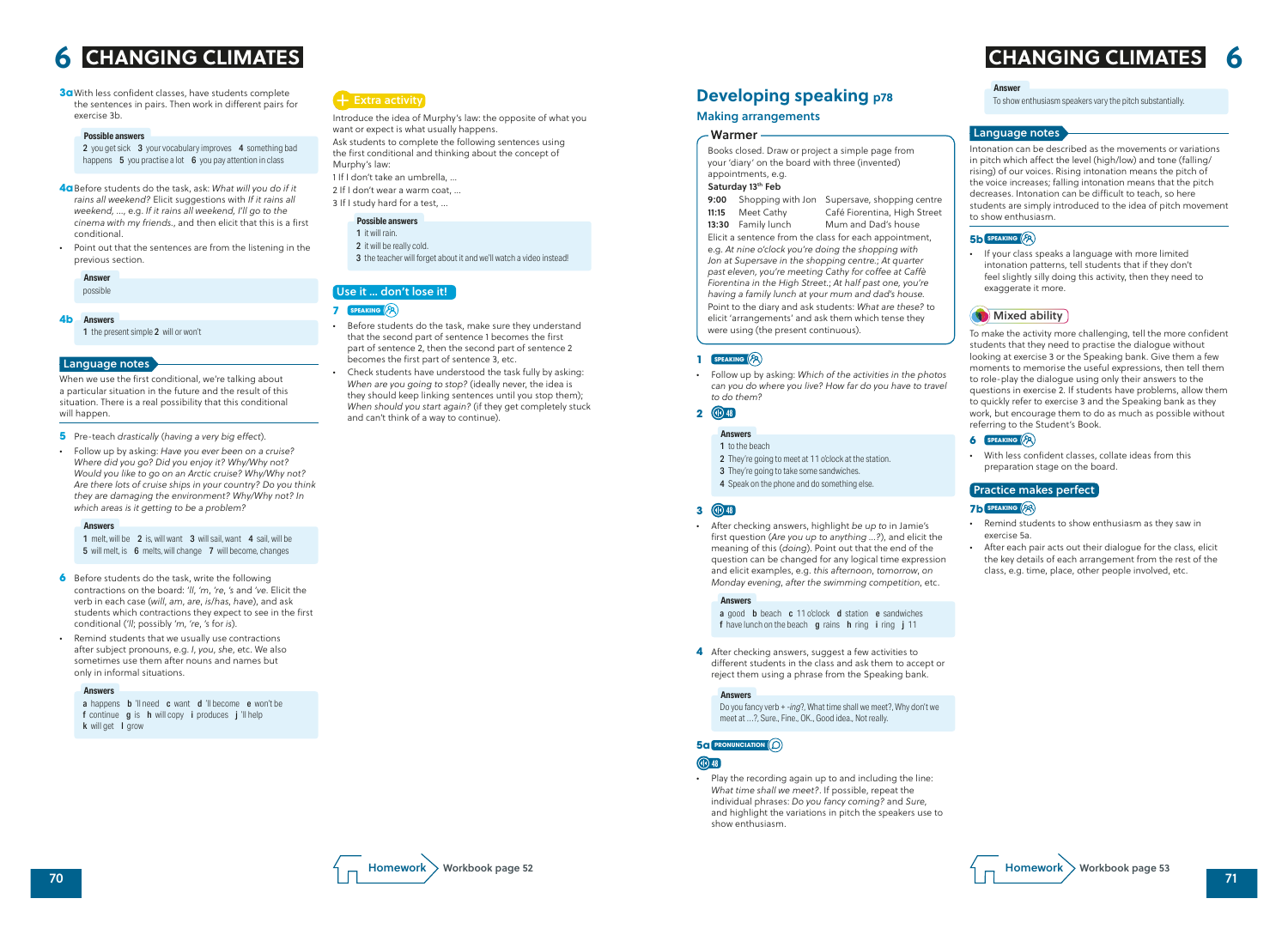**6** With less confident classes, put students into pairs to discuss whether they agree or disagree with the statement and make notes together. Tell them that even if they don't share the same opinion they can still help each other generate ideas.

### Practice makes perfect

- **7a** Before students do the task, draw attention to the paragraph structure of the opinion essay in exercise 4, i.e. paragraph 1: introduction clearly giving the writer's opinion; paragraph 2: reason 1; paragraph 3: reason 2; paragraph 4: reason 3; paragraph 5: conclusion clearly restating the writer's opinion. Tell students that they definitely need to include the first and last paragraphs in their essay, but they may have only two paragraphs in the middle, depending on how they structure their arguments.
- *•* If you wish, you could do this activity as an exam simulation.
- **7b** Remind students that when they write in exam conditions, they can't usually use a dictionary or grammar book.
- **•** Exam tip To answer the question in the Exam tip box, if students do not know a word, they should think of a similar word or a more basic or general word. They should never leave a gap or write the word in their own language. If necessary, students should change what they were going to say. If students are not sure how to use a grammar structure, they should think of a different way to say the same thing.
- *•* Remind students, too, that they should always answer the question. They might not get any points if they don't answer the question properly.
- *•* Students should also pay attention to the maximum and minimum number of words in the instructions. They should plan and organise their essay before they write and check it carefully for mistakes when they finish.

# **Developing writing p79**

### Writing an opinion essay

Books closed. Write the following expressions on the board:

- *• I think … because …*
- *• Some parents think …*
- *• Many people say …*
- *• All in all, I believe …*

Ask students: *Where do you think you might see expressions like these? In what sort of text?* Elicit that they are all expressions for giving opinions and check the meaning of *essay* (a short piece of writing on a particular subject).

- 1 renewable energy 2 rise 3 melt 4 waste
- 5 drought 6 carbon emissions 7 throw away
- 8 global warming

- 1 buy/obtain 2 arrive 3 bring 4 understand 5 becoming
- 6 received

#### Warmer

1 definitely 2 might 3 The problem will probably 4 may not 5 will see

**2** When discussing answers, if students think the statistics would be different for their country, ask them to give more detail, e.g. *In my country, I don't think any children spend 60 minutes playing outside each day. We spend a lot of time outside, but not playing – maybe talking with friends or …*; *I think there are probably a lot of teenagers here who have never been to a beach.*

### Culture notes

Persil® is a brand of laundry products. Originally a German brand, it was the first laundry detergent sold and has existed for over 100 years. It is well-known around the world.

**4** After students read the opinion essay, ask them to put their hands up if the writer's opinion is similar to their own. Then elicit from those students which ideas the writer mentions that they thought of in exercise 3.

Sequence: Secondly, Finally Addition: What's more Contrast: Nevertheless

### Fast finishers

Ask students if they know any other linkers, and tell them to add them to their lists, e.g. *then*, *besides*, *in addition*, *on the one hand/other hand*, *moreover*, etc.

#### **Language notes**

Linkers (sometimes called connectors) are words that join sentences with others. Some frequent linkers are *and*, *but*, *or* and *so*. Linkers have different functions (in this unit students see three groups, to express sequence, addition and contrast). Remind students that a logical argument needs few linkers and they should not overuse them.

#### **Answers 5**

*Nevertheless* and *however* have similar meanings, but *nevertheless* is slightly more formal. They are both normally placed at the beginning of a sentence when contrasting two ideas. They can also come in the middle or at the end.

*Furthermore* and *what's more* also have similar meanings, but *furthermore* is quite formal and *what's more* is more idiomatic.



#### **Answers 1**

1 waterfall 2 cliff 3 glacier 4 island 5 stream 6 rainforest

#### **Answers 2**

#### **Answers 3**

#### **Grammar test**

#### **Answers 1**

- 1 The students are going to go on an excursion.
- 2 What are your plans? What are you doing/are you going to do do
- you do tomorrow?
- 3 They say it's going to rain raining next week.
- 4 I can't meet you tomorrow because I'm doing/I'm going to do  $H$ <del>do</del> an exam.
- 5 I don't know what to do now ... I know! I'll see I'm seeing Joe!

#### **Answers 2**

#### **Possible answers 3**

1 shines 2 finishes 3 will/'ll get 4 comes 5 's 6 won't bring

- 1 If you mix blue and yellow, you get green.
- 2 If you are late for school, you get into trouble.
- 3 If you never brush your teeth, they start to decay/they fall out.
- 4 If you run every day, you get fit.

#### **Answers 4**

# **Test yourself p81**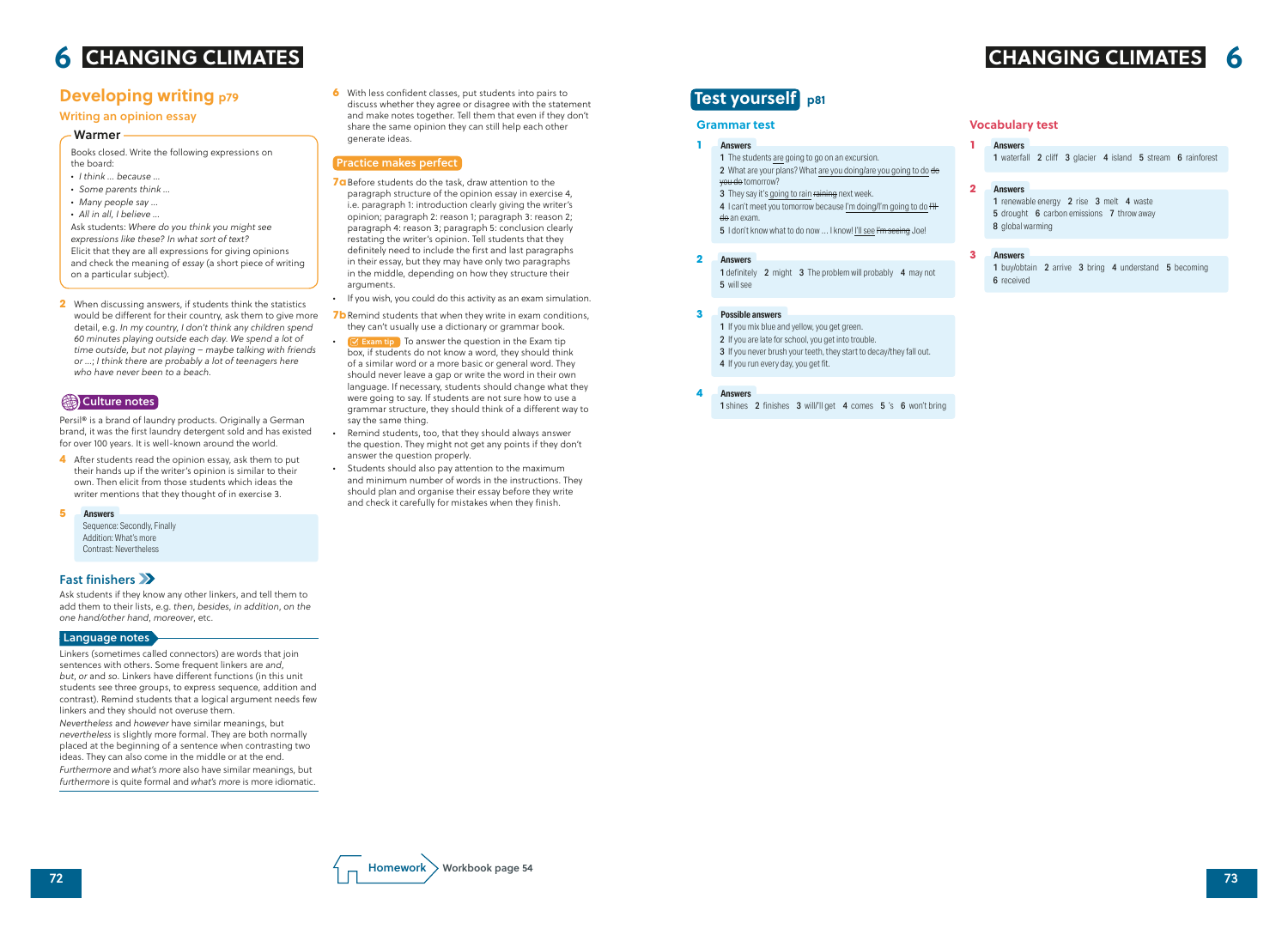## **Exam success Units 5–6 p82 <br>Collaborative project 3 p83**

# **Listening**

### **2 ES2**

#### **Answers**

- 1 A correct The girl says *There was something about the cave. I couldn't stop looking at it.*
	- B  incorrect The boy says he *liked the one of the really high cliffs by the coast*, but the girl isn't particularly interested in it.
	- C incorrect The boy says *the photo of the small island was cool*, but the girl isn't particularly interested in it.
- 2 A incorrect The girl says *I'm bored of binge-watching TV* and the boy says *I'd like to take a break for a while*, so this is happening at the time of speaking.
	- B  incorrect The girl says *Let me just finish my sandwich*, so they have already made lunch.
	- C correct The boy says *How about we go skateboarding?* and the girl agrees *(Why not?)*.
- 3 A incorrect The boy asks *Did you go with your family to that new restaurant in town?*, but the girl replies *No.*
	- B  correct The girl says *I went hiking with my parents* and *I'll show you a photo I took of a waterfall. This is where we hiked …*
	- C incorrect The girl says *We were going to see an art exhibition in the city, but the weather was too nice to be inside a museum all day.*

### **3 ES3**

#### **Answers**

- 1 A incorrect The boy says he doesn't *usually watch shows like that. They're usually too slow and serious*, but this one is *entertaining*.
	- B     incorrect The boy says *the stories in the series aren't the same as the historical facts*.
	- C correct The boy says *the actors who play the main characters – Queen Victoria and her husband – play their roles so well*.
- 2 A correct The girl says *you can actually learn something from them and I also discover stuff that can help me in my everyday life.*
	- **B** incorrect not stated on the recording
	- C incorrect not stated on the recording
- 3 A incorrect The boy says *I'll do almost anything to avoid watching TV*.
	- B  correct The boy says *I'd rather see my friends than waste my time watching stuff that doesn't mean anything to me.*
	- C incorrect The boy says *I'll even practise the piano for hours, that always makes my mum happy*, but it is not his preferred activity.

# **Speaking**

- **4** If your class is less confident, before they do the task, elicit the different activities they can see in the pictures (clockwise round the main picture of the school: picking up litter, recycling, planting new plants and trees, hanging bird feeders, painting a recycling mural, growing fruit and vegetables).
- Pre-teach *grounds* (*the area around a building or group of buildings, in this case a school*).
- If you wish, go to page 146 to continue working through the Exam success section for these two units.
- See the Exam trainer, Workbook pages 100 and 103, for more information and practice on these Preliminary for Schools tasks.

# **TV and online video in your country**

#### **1 SPEAKING**

- Students work in groups of 3–4. If possible, make sure these groups are different to the ones students worked in on the previous Collaborative projects.
- Nominate one student in each group to refer to the Culture exchange text, while the others work with their books closed. Groups start their discussion by trying to remember what was in the text before contrasting it with their country.

#### **2 SPEAKING** ( $\binom{5}{5}$

- Students continue to work in their groups from exercise 1.
- Encourage students to try a different project type (A–D) for this Collaborative project.
- Point out that for the last research area, groups could prepare a small survey themselves, e.g. to ask ten teenagers and ten parents, in order to include some original research findings in their project.
- **3** Ask individuals to read aloud the tips and discuss them with the class.
- After reading the *Digital skills* section, remind students that when they do their research online, they should keep a list of the sites they use. When they plan to use a specific piece of information, this means they should note both sources.
- In the *Collaboration* section, remind students that they can also use the phrases from the previous Collaborative projects.
- **4 SPEAKING**
- Remember to establish a clear plan for the project (interim dates/deadline; stages to be done at home/ in class). Remind students that as much discussion as possible should be in English, both in and out of class.
- **5** Explain that Presentation here means the way a project has been created and done, e.g. the quality and general attractiveness of the layout and design of a poster of leaflet, or the clarity and coherence of a spoken presentation or video message.



*•* Connect with teachers and students in other countries and encourage students to present their projects to each other.